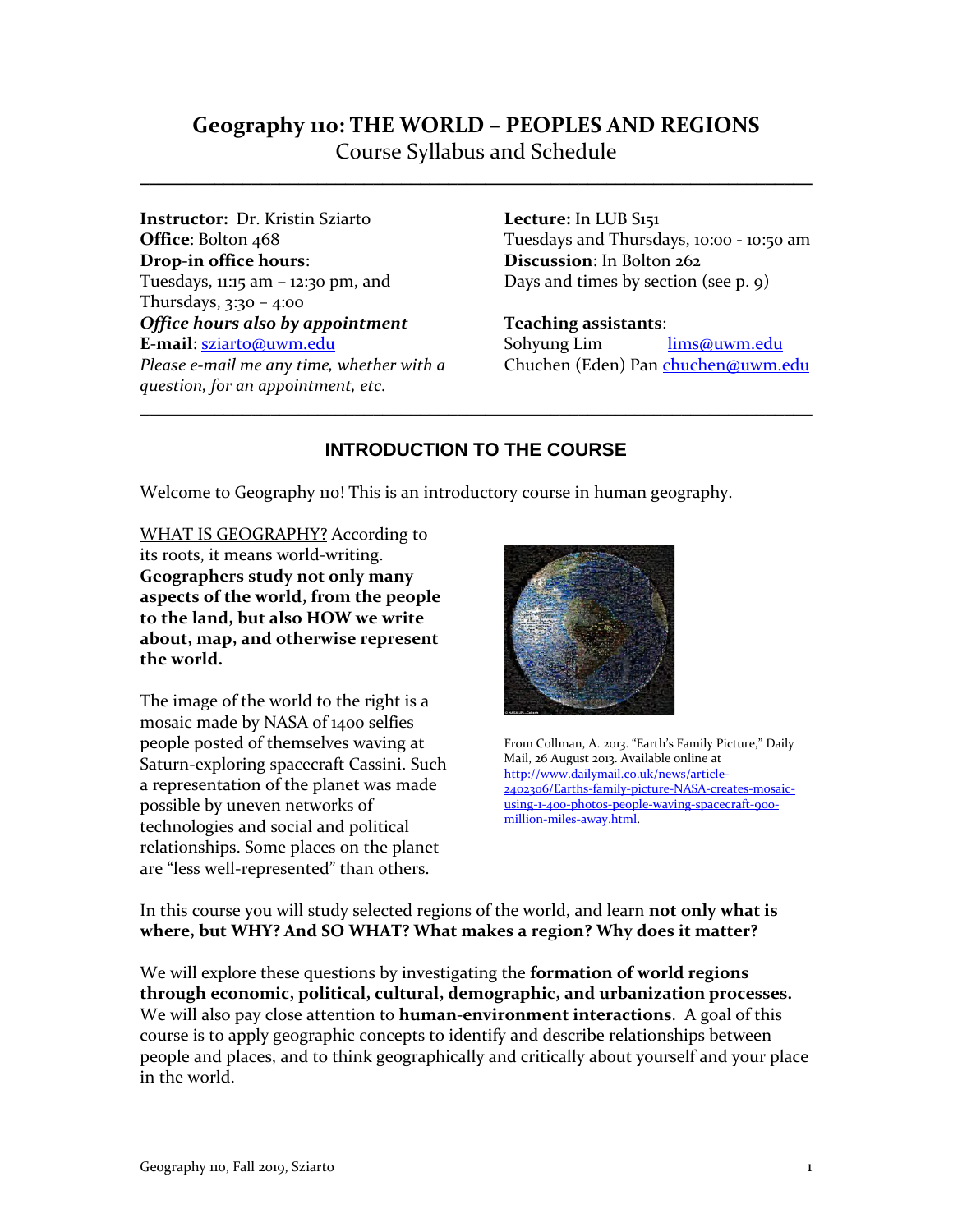This course also examines the process of contemporary *globalization,* and how it affects *regions*. Many people understand globalization as the growth of worldwide linkages, and the changes those linkages are encouraging, including economic, cultural, and political changes. Many think that globalization is making everywhere in the world the same: "a global village." Some view those changes as positive; others say that globalization is harmful.



Geographers see globalization as much more complicated. First, it is not just one process—rather, it is MULTIPLE processes. Second, globalization is UNEVEN. **In this course we ask:** *what kind of globalization is happening in this place or region? What are the effects?* 

Some of the differences in how globalization affects a region or country stem from historical geographic processes such as **imperialism** and **colonialism**, and their legacies. This course will also consider the role of **nationalisms** in globalization processes, and how ideas about regions even shape our thinking about **environmental and population issues**.

## **COURSE PREREQUISITES**

There are no prerequisites, as this is a 100-level introductory course. Geography 110 is not open to graduate students for credit.

## **REQUIRED AND RECOMMENDED MATERIALS**

**Textbook**: Marston, Sallie; Paul Knox, Diane Liverman, Vincent Del Casino & Paul Robbins. *World Regions in Global Context: People, Places, and Environments*. Upper Saddle River, NJ: Prentice Hall, 6<sup>th</sup> edition.

- $\checkmark$  The course textbook is available in many different stores; used copies may be available.
- $\checkmark$  There will be at least one copy of the textbook on reserve at the UWM Library Media Desk.

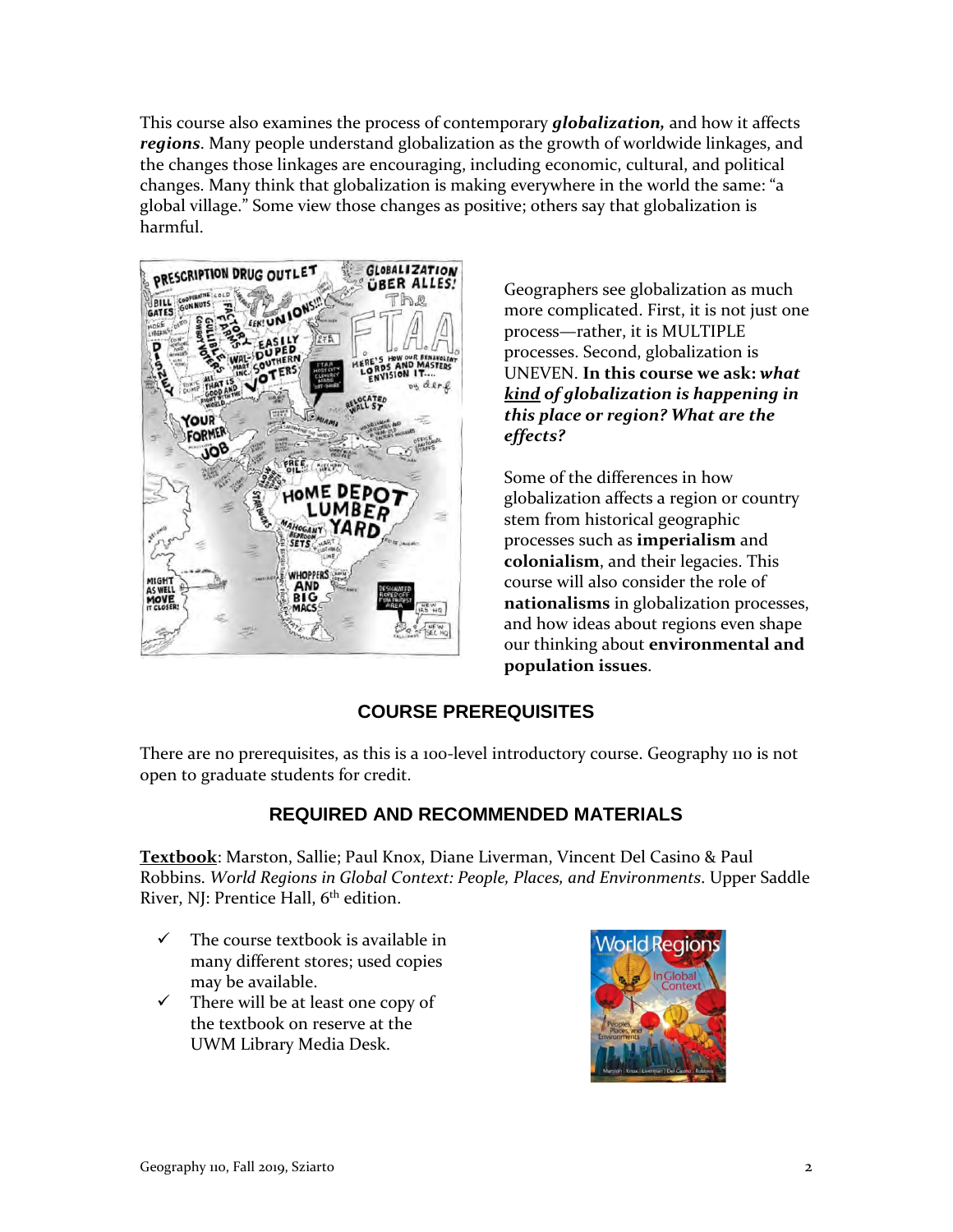**Canvas**: Other materials will be distributed in class and/or posted on the Canvas website for this course. **You should check the Canvas website regularly** for new postings, including online quizzes, study guides, paper assignments, and so on. If you have technical or other Canvas access problems, please contact Prof. Sziarto (Kristin), or your TA as soon as possible

**3 x 5 index cards**: Please bring a 3 x 5 index card to every lecture. These will be used for responding to in-lecture questions. Scraps of paper and 4x6 index cards make it harder for us to record your credit, so PLEASE ONLY USE 3x5 index cards. You will need no more than 15 for the whole semester; work together with classmates in your discussion section to share a package.

## **COURSE LEARNING OBJECTIVES, ASSESSMENT & GRADING**

As an introductory course that satisfies the GER requirement in social sciences, Geography 110 will enable you to:

|                  | Learning objectives                                                                                                                                  | Assessment                            | Percentage of<br>grade |
|------------------|------------------------------------------------------------------------------------------------------------------------------------------------------|---------------------------------------|------------------------|
| 1.               | Demonstrate your knowledge of the cultural,<br>political, economic, urban, and environmental<br>geographies of several world regions                 | 15 of 20 topical<br>and map quizzes   | $10\%$                 |
|                  |                                                                                                                                                      | 2 exams<br>(midterm and<br>final)     | 30%                    |
| 2.               | Identify how globalization, economic<br>development, colonialism, cultural hybridity,<br>nationalism, and urbanization have happened                 | $9$ of 10<br>worksheets               | 15%                    |
|                  | differently in different regions, and can be<br>analyzed at several scales                                                                           | In-lecture work                       | $10\%$                 |
|                  |                                                                                                                                                      | Participation in<br>discussion        | 15%                    |
|                  |                                                                                                                                                      | Paper draft                           | $4\%$                  |
|                  |                                                                                                                                                      | Research paper                        | 15%                    |
| $\overline{3}$ . | Evaluate world regional controversies such as<br>conflicts over migration, refugees, and economic<br>development in relation to geographic           | Debates in<br>discussion              |                        |
|                  | perspectives (scale, borders, etc.)                                                                                                                  | Reflections in<br>discussion          | See #2 above           |
|                  |                                                                                                                                                      | Paper                                 |                        |
| 4.               | Synthesize evidence from course material and<br>your own research into an argument about a<br>geographic issue                                       | <b>Debates</b><br>Paper<br>Final exam | See #1 and #2 above    |
| 5.               | Make an argument (oral or written) about a<br>geographic issue or conflict                                                                           | <b>Debates</b><br>Paper<br>Final exam | See #2 above           |
| 6.               | Recognize social, cultural, and individual<br>differences in learning styles; use higher-order<br>qualitative reasoning to evaluate study strategies | Intro quiz<br>Some worksheets         | $1\%$<br>See above     |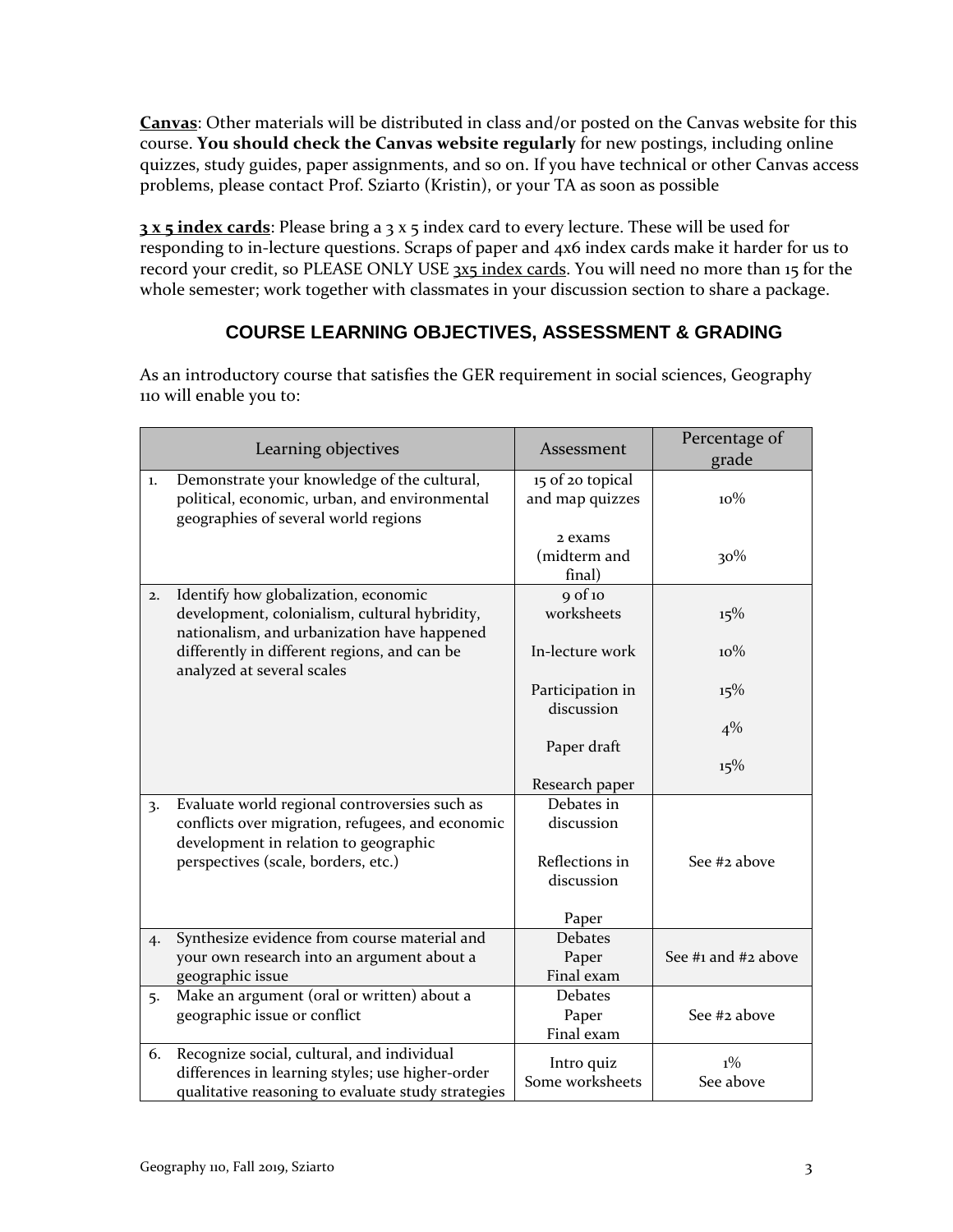## **1. Assignments and grading information**

- $\checkmark$  Online quizzes: Online quizzes are designed to help you to check your mastery of the material in the lecture and textbook. These quizzes will also help you become familiar with maps of the regions studied.
	- o Online quizzes are due BY MIDNIGHT on Fridays. See the course schedule (p. 10 of the syllabus) or Canvas for precise due dates.
	- o Each topical online quiz consists of 12 multiple choice questions, and on each quiz you will have 5 tries of 20 minutes each. Your highest score counts.
	- o Online map quizzes vary in the number of questions by the number of regions covered. There will be 5 questions per region.
	- o There will be at least 20 online quizzes available during the semester. Your lowest 5 grades will be dropped, so only 15 of these will count.
	- $\circ$  We recommend making sure to do all the early quizzes (1-10) to get used to them, to learn the key concepts, and to be ready for the midterm exam.
- $\checkmark$  Worksheets and paper drafts: Worksheets based on readings, films, news online, or other sources provided will guide your preparation for discussion. Completing the worksheet will earn you  $4/5$ ; completing it very thoroughly will earn you  $5/5$ .
	- o Worksheets are due in your discussion section.
	- o There are 10 worksheets assigned. Your lowest worksheet grade will be dropped, so you only have to do 9 worksheets total. Plan accordingly.
- $\checkmark$  Research & argumentation paper: There will be one short research paper assigned. In the social sciences, it is important not just to give opinions, but to make arguments based on evidence, from research. You will work on these papers in stages to develop your research and writing skills:
	- o You will read news articles and other materials to complete a worksheet on the topic, and then discuss the topic in section.
	- o You will carry out further, independent research on the topic.
	- o You will debate the topic in class, and reflect on the arguments on each side.
	- o You will draft a paper that makes an argument (takes a position) on the topic.
	- o You will read (peer review) each other's papers in discussion section.
	- o You will revise your paper and hand it in for a significant grade.
- $\checkmark$  Exams: There will be two exams, one mid-term and one final. Both will consist of multiple choice questions to test not only your knowledge of basic geographic information, but –more importantly—your understanding of geographic processes.
	- o Each exam will consist of about 50 multiple choice questions, including some map questions.
	- o The final exam may have more multiple choice questions, and/or an optional essay question.
	- o A study guide for each exam will be posted about two weeks before the exam.
- $\checkmark$  Discussion section: Attendance and ACTIVE PARTICIPATION in discussion section is crucial to your success in this course. In discussion you will actively engage with the ideas presented in lecture, the textbook, and other course materials. You will also write short response pieces to engage with key course concepts and reflect on your learning.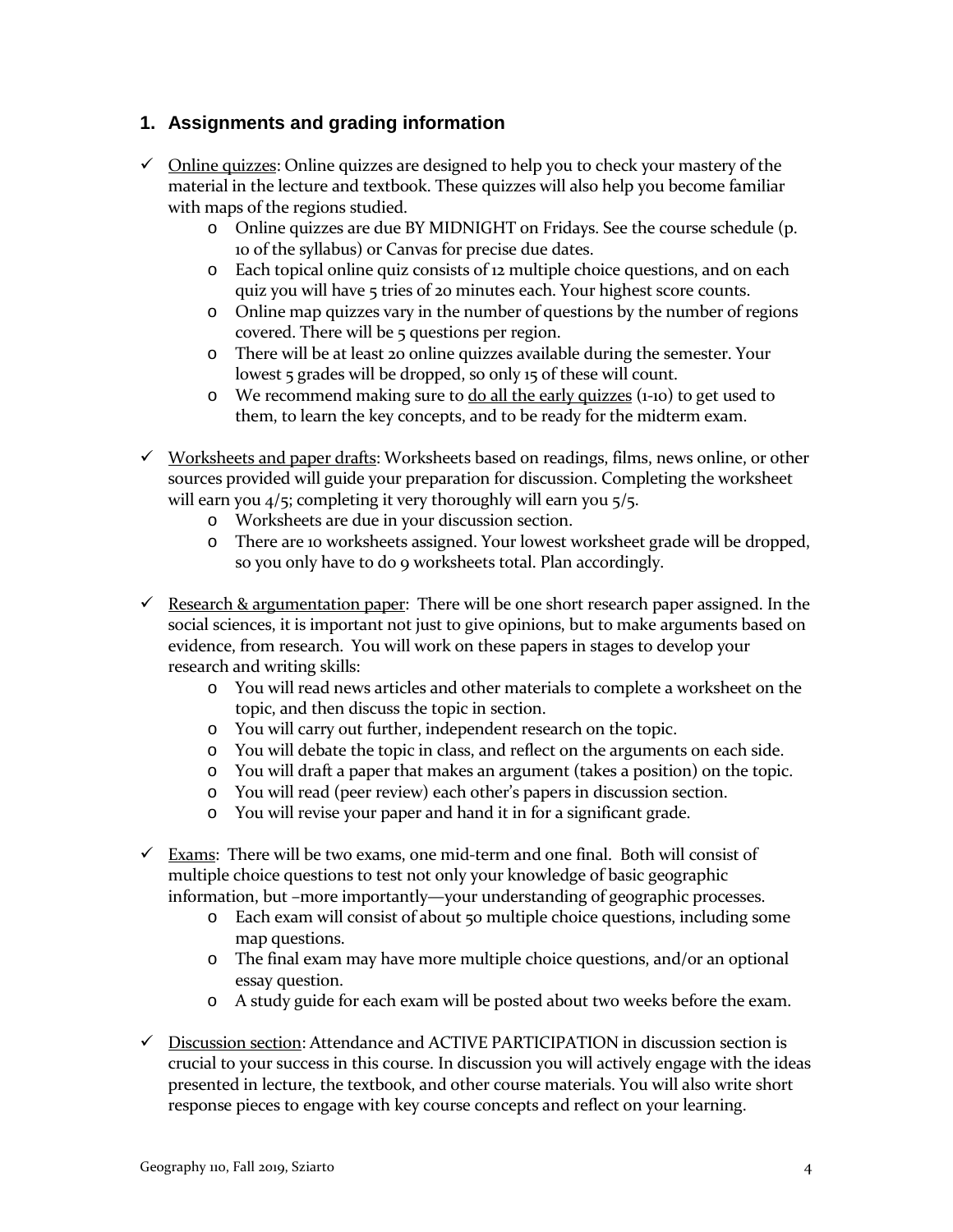- $\checkmark$  In-lecture activities: In this class lecture means not just sitting (and taking notes), but sometimes answering questions individually, or answering questions and comparing your answers with a classmate, or working with a few classmates to answer some questions.
	- o If we do a 'note card,' you will hand in the note card at the end of the lecture in which we do it. lecture. For full credit, it must be on a 3x5 note card.
	- o If we do group work, you will also hand that in at the end of lecture.
	- o All these add up to 10% of your final grade.
- $\checkmark$  Extra credit: There may be a few extra credit assignments in this course, usually offered as bonus quizzes, or bonus questions on the exams. However, be aware that there are many assignments, many of which build on previous assignments or aid you in later assignments (the worksheets, for example). You have five attempts at the online quizzes, so you should aim for 90%. Putting effort into completing the quizzes, worksheets, etc. will both boost your grade directly, and help you prepare for the paper and exams. That is a better way to work than attempting or asking for extra credit opportunities at the end of the semester.

### **2. Grading Summary**

To sum up, your final grade will be determined as follows:

| Introductory quiz $(i)$ counts for                  |                                         | $1\%$  | of your grade |
|-----------------------------------------------------|-----------------------------------------|--------|---------------|
| Online quizzes $(20)$ : 15 quizzes count for        |                                         | $10\%$ |               |
|                                                     | Worksheets (10): 9 worksheets count for | 15%    |               |
| Exams (2): each worth $15\%$ , so they count for    | 30%                                     |        |               |
| Paper:                                              |                                         |        |               |
| Draft counts for                                    |                                         |        |               |
| Paper (revised) counts for                          | 15%                                     |        |               |
| Participation and writing in discussion counts for  |                                         |        |               |
| In-lecture writing and activities (15-20) count for |                                         |        |               |
| TOTAL                                               |                                         | 100%   |               |

#### **3. Grading Policy**

See the following site for further details on UWM policy on grades and grading: [http://www4.uwm.edu/secu/docs/other/S29.htm.](http://www4.uwm.edu/secu/docs/other/S29.htm)

#### *Guide to grades*

| $94 - 100\%$ |    | $8o-82%$    | В- | $66 - 69%$  | $D+$ |
|--------------|----|-------------|----|-------------|------|
| $90 - 93\%$  |    | $76 - 79\%$ |    | $63 - 65%$  |      |
| $86 - 89%$   | B+ | $73 - 75\%$ |    | $60 - 62\%$ | D-   |
| $83 - 85\%$  |    | $70 - 72\%$ |    | $0 - 59\%$  |      |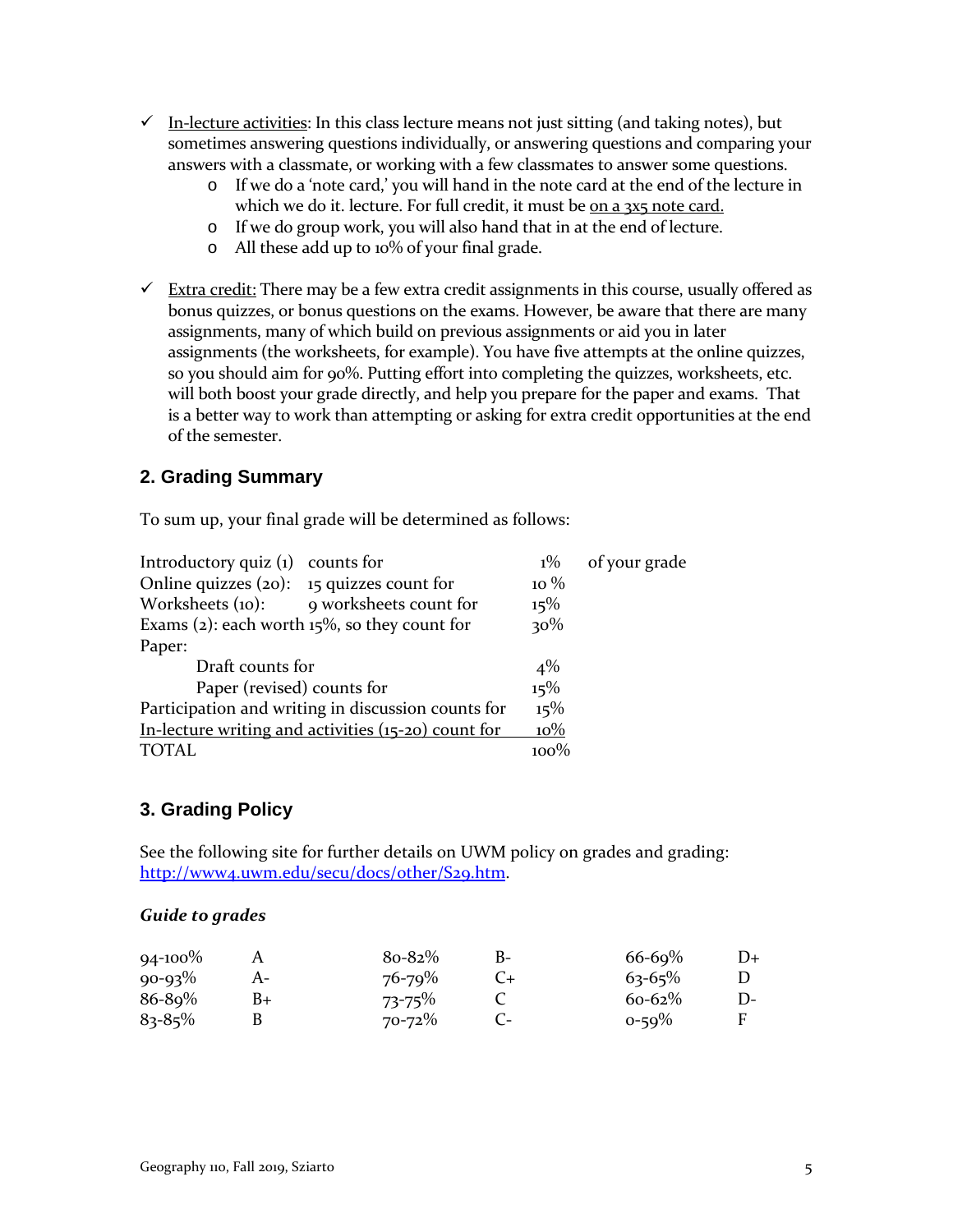## **EXPECTATIONS: WORK LOAD, PARTICIPATION, AND OTHER COURSE AND UNIVERSITY POLICIES**

## **1. Work load**

This is a 3-credit course. It is a comprehensive course, full of information, and reasonably fast-paced. You will need to spend 1-3 hours outside of class preparing for every one hour in class. This means you can expect to spend from 3 to 9 hours each week preparing for discussion, taking quizzes, working on a paper, and/or studying for exams.

## **2. E-mail etiquette**

E-mail is the best way to contact me for an appointment at times other than drop-in office hours, or when asking for accommodations, etc. Please use your UWM e-mail account (otherwise the system may send it to spam). Please put "GEOG 110" and your discussion section number in the subject of all emails. Remember that you are not texting a friend, but e-mailing your instructor. Please address your e-mails to me by my name (Professor Sziarto or Kristin), and sign them with your name.

Here is a website with good recommendations for how to e-mail professors: <http://www.wikihow.com/Email-a-Professor>

When contacting me through email, please remember that I teach other classes as well, advise graduate and undergraduate students, and have research and administrative duties, too. Please allow 48 hours for a response, longer if you e-mail on the weekend.

## **3. Attendance policy for lecture and discussion**

Your participation grade is mainly based on your DISCUSSION ATTENDANCE AND PARTICIPATION, so attendance and active participation in discussion section are crucial to your grade.

Even though I do not take attendance at lectures, I expect you to attend every lecture. Lecture material is not identical to the textbook. To succeed in this course, you will need to attend lecture regularly and take thorough notes. **The "preview" slides I post on Canvas should help you identify what to write down from lecture, but they do not include everything you need to know.** I use the in-lecture comprehension check note cards both to check whether you understood the lecture, and as a proxy to gauge your attendance. Doing all or nearly all of the notecards and other in-lecture work will boost your grade if it is borderline at the end of the semester.

#### **4. Classroom conduct (including use of electronic devices)**

In this class, we must work together to create a positive learning environment, and I expect you to *respect the rights of other students to learn***.**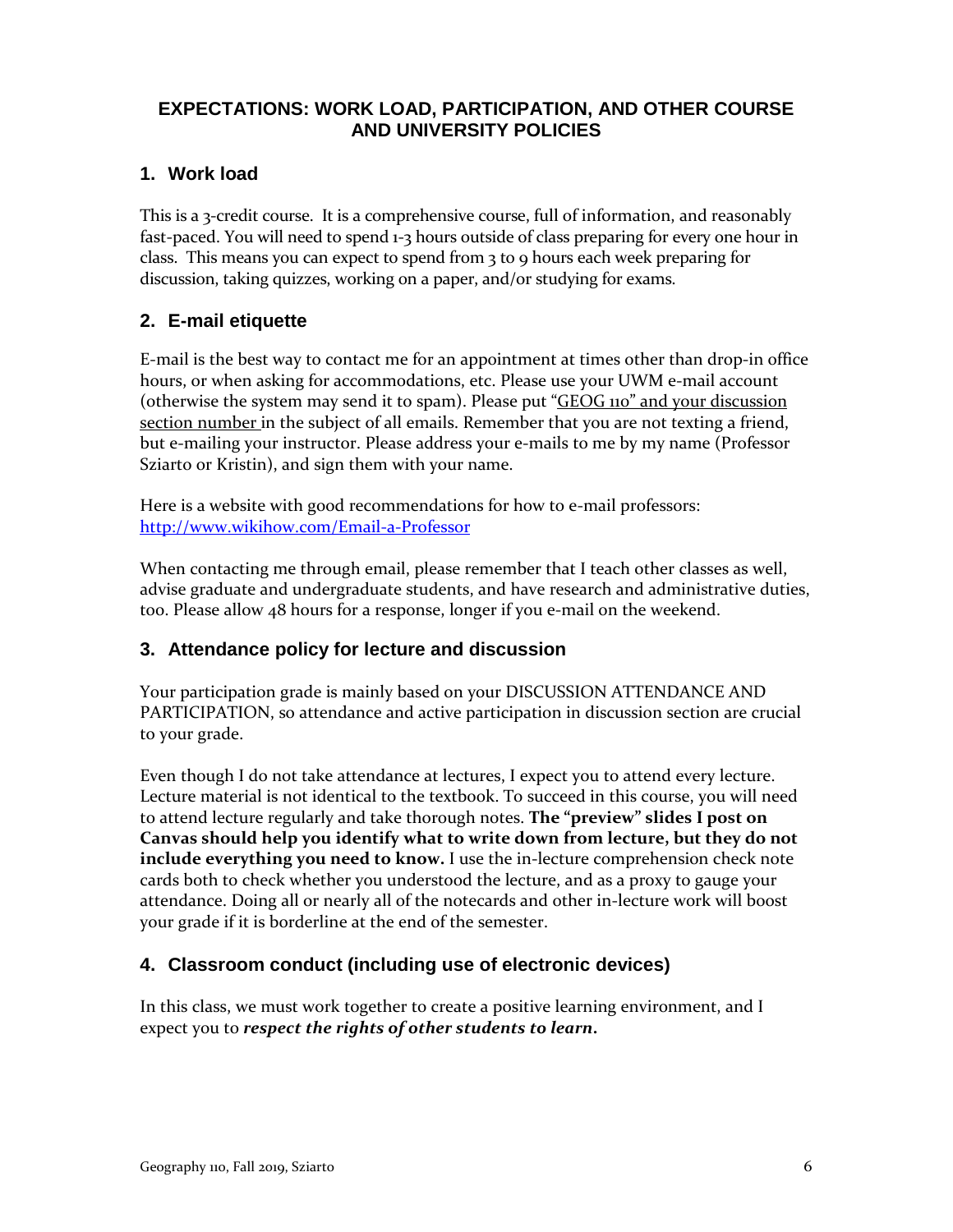- $\triangleright$  Please come to class on time and stay until the end. If you must come in late or leave early, please sit near an exit and avoid distracting other students or disrupting the lecture or discussion.
- $\triangleright$  Please respect me and your fellow students when we are speaking by not engaging in side conversations with your classmates.
- $\triangleright$  Please do not use time in class for pleasure reading, working crossword or sudoku puzzles, playing solitaire, etc. If you prefer those activities, do them elsewhere.
- $\triangleright$  Please turn off your cell phone when you come to class. If you must leave it on for some reason (e.g., family emergency), please set it to "silent" and sit near an exit.
- $\triangleright$  If you wish to use your laptop, PDA, or other electronic device to take notes in lecture, YOU MUST USE IT ONLY FOR COURSE WORK. Other uses will be distracting to your fellow students. If you really want to be on Facebook, etc. please go do that somewhere else.
- $\triangleright$  You may not use any electronic devices during exams.
- RECORDING: If you want to audio/video record lecture, you need to ask Prof. Sziarto's permission. Recording without permission is a violation of intellectual property law.

#### **I also expect you to** *acknowledge and respect the diversity of participants in the class***.**

- $\triangleright$  At times we will address controversial issues in lecture and discussion, and students in the class will not always be on the same side. Your task is to develop an understanding of the different positions in debates about globalization, economic and political change, etc.—including positions that differ from your own—and to challenge your own preconceptions.
- $\triangleright$  Even if you disagree with points of view expressed by your instructor, your teaching assistants, or your fellow students, as citizens of this class you are responsible for considering different points of view respectfully. I and the TAs commit to doing the same.

## **5. Accessibility, accommodations, etc.**

Your instructors for Geography 110 are committed to making this course accessible to all enrolled, and providing accommodations or guidance with respect to services available on campus. If you need certain accommodations because of disability, financial limitations, mental illness, and/or the limits of UWM technology, please contact Professor Sziarto or your TA as soon as possible. We will assist you directly or help you find the services you need on the UWM campus.

If you know you are eligible for accommodations because of disability, please contact Prof. Sziarto and the Accessibility Resource Center early in the semester. See [http://uwm.edu/arc/.](http://uwm.edu/arc/)

The syllabus has been designed to avoid having exams conflict with most major religious holidays. However, if you will have difficulty with a due date or exam date because of religious observances, please contact Professor Sziarto as soon as possible to make alternate arrangements.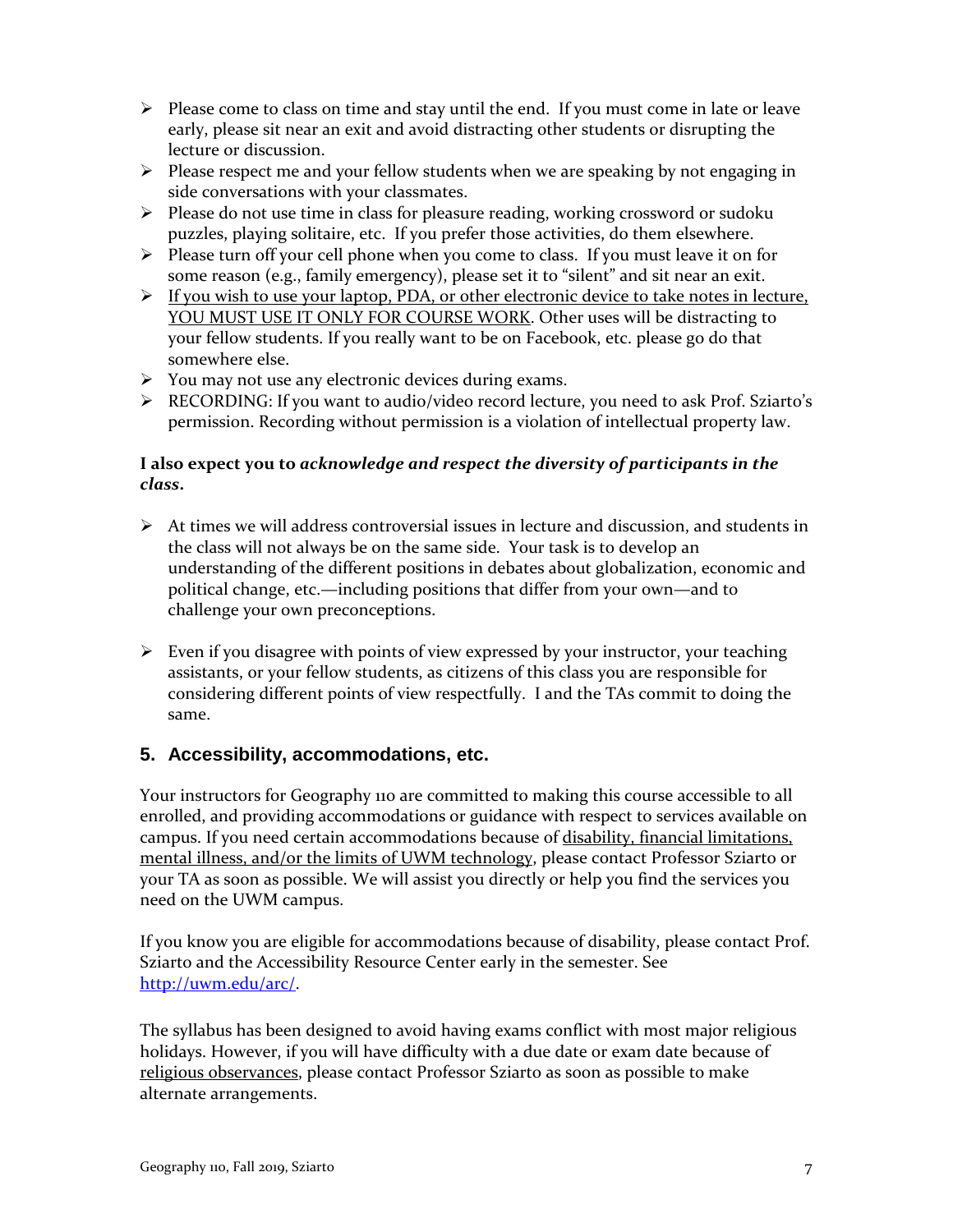We urge any student who has difficulty affording sufficient healthy food to eat every day, or who lacks a safe and stable place to live, to contact the Dean of Students for support. Also, the UWM Food Pantry has regular hours fall semester. Please also notify the professor if you are comfortable doing so. That communication will help connect you to resources and begin a discussion of how to ensure you can still do your best in the class.

This course requires one significant writing assignment. You will have opportunities to seek advice on it from your TA and/or professor at their office hours. You should also consider using the services of the UWM Writing Center: contact them through [www.writingcenter.uwm.edu.](http://www.writingcenter.uwm.edu/)

#### **6. Completing work on time and alternate arrangements (for example, make-up exams)**

Date and times of assignment due dates and exams are on the course schedule. If any assignment deadline conflicts with other course deadlines and events you have scheduled, please plan to complete your work early rather than risk late penalties.

Many of the course assignments – worksheets and paper drafts, for example – are due in section because they are preparation for discussion. To be fair to students in the course who attend section and turn their work in on time, **these assignments will not be accepted after their due date and time** *unless a documented medical or personal emergency arises.* Please contact Professor Sziarto and your TA immediately if you know you will have a problem turning an assignment in on time.

If you miss the deadline for an online quiz, please remember that the lowest five of your online quizzes will be dropped. Plan to take online quizzes early and often.

Again in the interest of fairness to all students, you may not retake exams *unless a documented medical or personal emergency arises*. If you must be absent on the day of an exam, *you must contact me immediately* to reschedule a make-up exam, and *provide official documentation* to justify a makeup exam.

## **7. Academic integrity**

The goal of university study is learning. We, your instructors, cannot evaluate your learning fairly unless you turn in your own work, and in your work you give appropriate credit for the work and ideas of others. This is what ACADEMIC INTEGRITY means.

In this class you will write at least one paper. In the social sciences it is especially important to cite the sources of one's evidence, ideas, etc. Occasionally students commit *accidental plagiarism* because they do not understand that you should give a source not only when you use a quotation (which calls for using quotation marks), but also when you paraphrase or otherwise use information or ideas from elsewhere. In fact, the more sources you use, the better your research might be. In this course we will help you follow the rules of academic integrity, especially in discussion section materials and guidance on your draft(s) of the paper(s).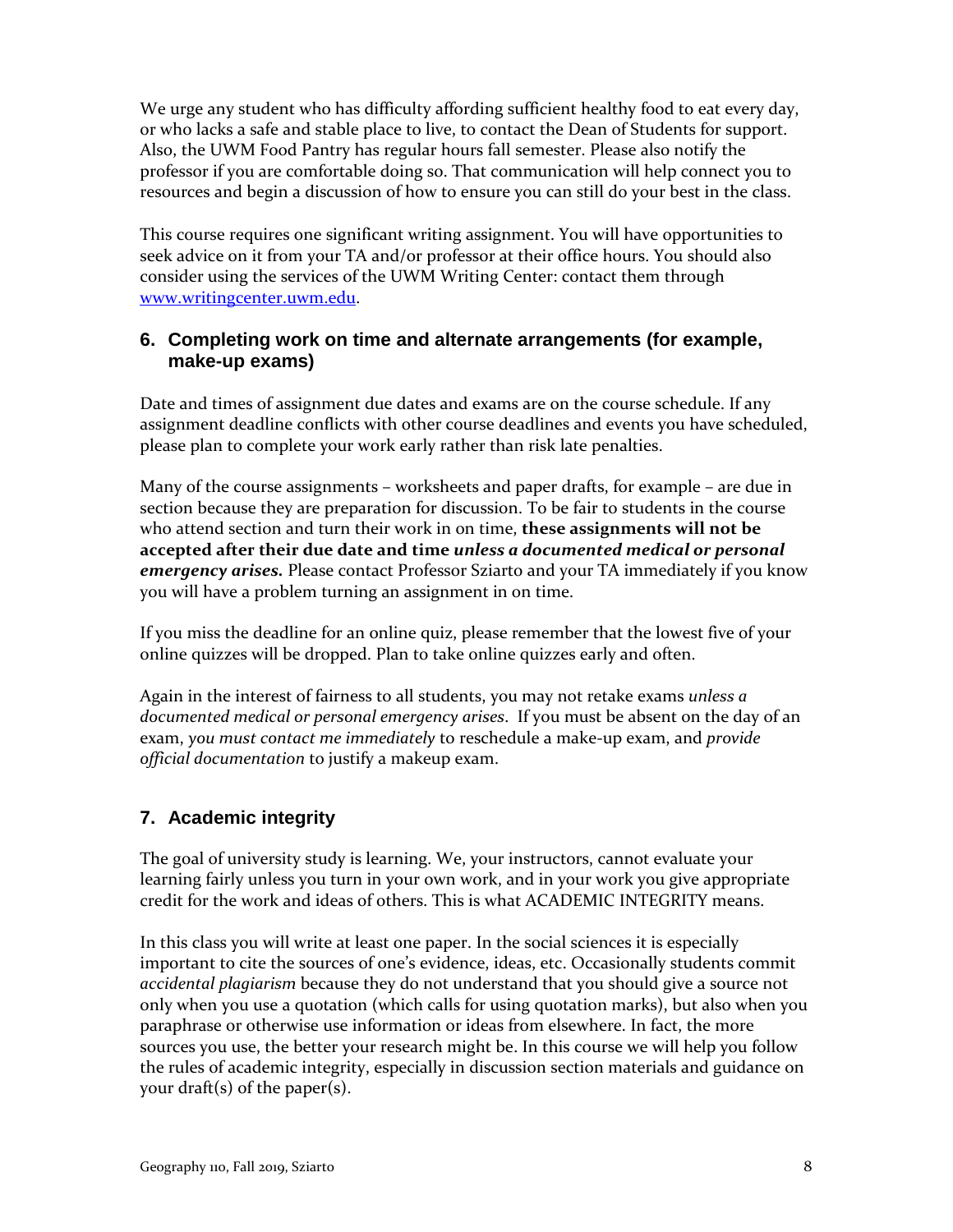More information on UWM policies and procedures on academic conduct is online at [https://uwm.edu/deanofstudents/conduct/conduct\\_procedures/academic-misconduct/](https://uwm.edu/deanofstudents/conduct/conduct_procedures/academic-misconduct/)

### **8. Other important university policies**

For the University of Wisconsin-Milwaukee's official policies on **disabilities, religious observances, active military duty, incompletes, discriminatory conduct, academic misconduct, complaint procedures,** and **grade appeal procedures**, please see the following web site: [https://uwm.edu/secu/wp-content/uploads/sites/122/2016/12/Syllabus-](https://uwm.edu/secu/wp-content/uploads/sites/122/2016/12/Syllabus-Links.pdf)[Links.pdf.](https://uwm.edu/secu/wp-content/uploads/sites/122/2016/12/Syllabus-Links.pdf) Geography 110 complies with all these policies.

#### **9. Changes to the syllabus or course schedule**

In the event of disruption of normal classroom activities due to severe weather events, a flu pandemic, or other large-scale phenomena, the schedule or format for this course may be changed. In that event, we will provide you with a revised syllabus that will replace this version.

### **10.Some important administrative dates in fall semester 2019**

| September 16 | Last day for later registration (incl. add fulling semester courses or changing sections) |
|--------------|-------------------------------------------------------------------------------------------|
| September 30 | Last day to drop full semester courses without W on record.                               |
| November 10  | Last day to drop or withdraw from full-term courses. Tuition and fees apply.              |

# **CLASS STRUCTURE**

Class lectures are scheduled from 10:00 a.m. to 10:50 a.m. every Tuesday and Thursday, in Lubar S151. Each student must also sign up for **one discussion section**, which will be held in **Bolton Hall 262** by one of the Teaching Assistants according to this schedule:

| <b>Disc</b> | Day       | <b>Time</b>       | Teaching Assistant (TA)* |  |
|-------------|-----------|-------------------|--------------------------|--|
| section     |           |                   |                          |  |
| 601         | Tuesday   | $12:00 - 12:50 p$ | Chuchen (Eden) Pan       |  |
| 602         | Tuesday   | $1:00 - 1:50 p$   | Sohyung Lim              |  |
| 603         | Tuesday   | $2:00 - 2:50 p$   | Sohyung Lim              |  |
| 604         | Wednesday | $9:00 - 9:50$ a   | Chuchen (Eden) Pan       |  |
| 605         | Wednesday | 11:00-11:50 a     | Chuchen (Eden) Pan       |  |
| 607         | Thursday  | $9:00 - 9:50$ a   | Chuchen (Eden) Pan       |  |
| 608         | Thursday  | $1:00 - 1:50$ p   | Chuchen (Eden) Pan       |  |

\*Please learn your TA's name!!!

**QUESTIONS?** If you have questions or concerns about the class, please get in touch with me or your TA. You can come to my drop-in office hours, or e-mail me for an appointment. Your TA also has office hours and is available by e-mail, especially for questions about discussion section. -- *Kristin Sziarto*